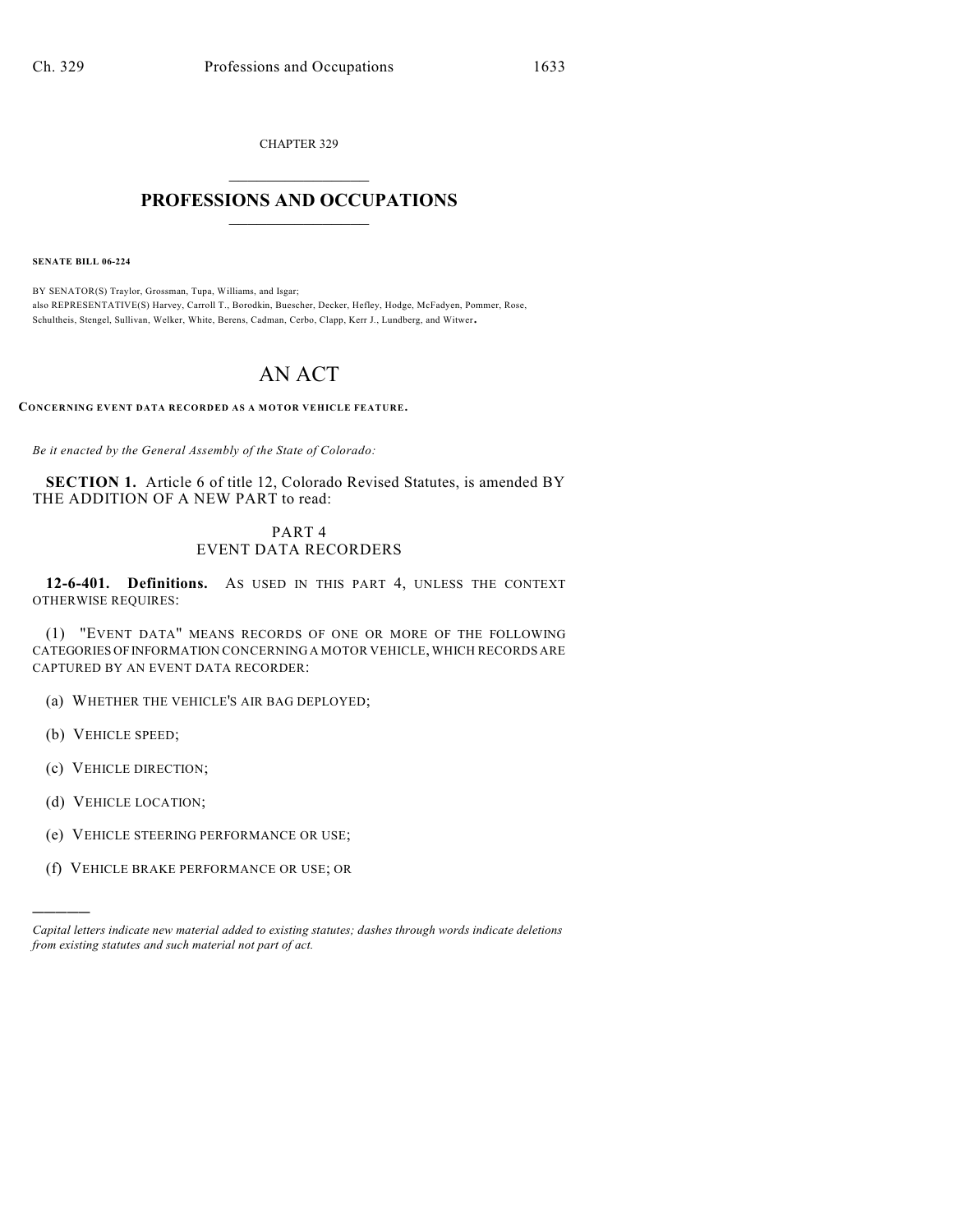(g) VEHICLE SEATBELT STATUS OR USE.

(2) "EVENT DATA RECORDER" MEANS A DEVICE OR FEATURE THAT IS INSTALLED BY THE MANUFACTURER OF A MOTOR VEHICLE FOR THE PURPOSE OF CAPTURING OR TRANSMITTING RETRIEVABLE EVENT DATA.

(3) "OWNER" MEANS:

(a) A PERSON HAVING ALL THE INCIDENTS OF OWNERSHIP OF A MOTOR VEHICLE, INCLUDING LEGAL TITLE TO THE MOTOR VEHICLE, REGARDLESS OF WHETHER THE PERSON LENDS, RENTS, OR CREATES A SECURITY INTEREST IN THE VEHICLE;

(b) A PERSON ENTITLED TO POSSESSION OF A MOTOR VEHICLE AS THE PURCHASER UNDER A SECURITY AGREEMENT; OR

(c) A PERSON ENTITLED TO POSSESSION OF A VEHICLE AS LESSEE UNDER A WRITTEN LEASE AGREEMENT IF THE LEASE AGREEMENT IS INTENDED TO LAST FOR MORE THAN THREE MONTHS AT ITS INCEPTION.

(4) "OWNER'S AGENT" MEANS A NATURAL PERSON AUTHORIZED BY THE OWNER WITHIN THE LAST THIRTY DAYS OR THE OWNER'S REPRESENTATIVE AS DEFINED BY SECTION 13-20-702 (3), C.R.S.

**12-6-402. Event data recorders.** (1) A MANUFACTURER OF A MOTOR VEHICLE THAT IS SOLD OR LEASED IN COLORADO WITH AN EVENT DATA RECORDER SHALL IN BOLD-FACED TYPE DISCLOSE, IN THE OWNER'S MANUAL, THAT THE VEHICLE IS SO EQUIPPED AND, IF SO, THE TYPE OF DATA RECORDED. A DISCLOSURE MADE BY MEANS OF AN INSERT INTO THE OWNER'S MANUAL SHALL BE DEEMED A DISCLOSURE IN THE OWNER'S MANUAL.

(2) EVENT DATA THAT IS RECORDED ON AN EVENT DATA RECORDER IS THE PERSONAL INFORMATION OF THE MOTOR VEHICLE'S OWNER, AND THEREFORE, SUCH INFORMATION SHALL NOT BE RETRIEVED BY A PERSON WHO IS NOT THE OWNER OF THE MOTOR VEHICLE, EXCEPT IN THE FOLLOWING CIRCUMSTANCES:

(a) THE OWNER OF THE MOTOR VEHICLE OR THE OWNER'S AGENT HAS CONSENTED TO THE RETRIEVAL OF THE DATA WITHIN THE LAST THIRTY DAYS;

(b) THE DATA IS RETRIEVED BY A MOTOR VEHICLE DEALER OR BY AN AUTOMOTIVE TECHNICIAN TO DIAGNOSE, SERVICE, OR REPAIR THE MOTOR VEHICLE AT THE REQUEST OF THE OWNER OR THE OWNER'S AGENT;

(c) THE DATA IS SUBJECT TO DISCOVERY PURSUANT TO THE RULES OF CIVIL PROCEDURE IN A CLAIM ARISING OUT OF A MOTOR VEHICLE ACCIDENT;

(d) A COURT OR ADMINISTRATIVE AGENCY HAVING JURISDICTION ORDERS THE DATA TO BE RETRIEVED;

(e) THE EVENT DATA RECORDER IS INSTALLED AFTER THE MANUFACTURER OR MOTOR VEHICLE DEALER SELLS THE MOTOR VEHICLE; OR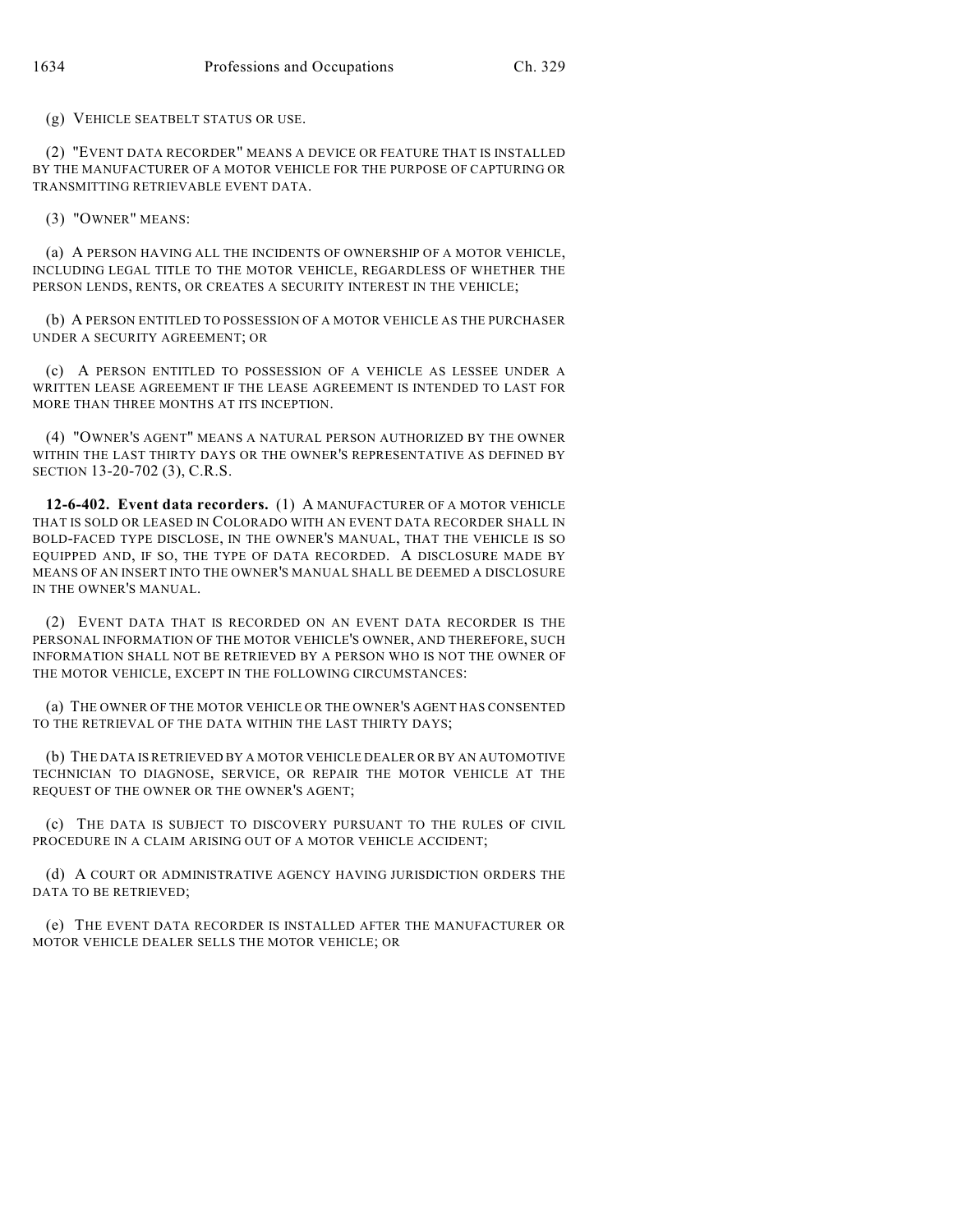(f) A PEACE OFFICER RETRIEVES THE DATA PURSUANT TO A COURT ORDER AS PART OF AN INVESTIGATION OF A SUSPECTED VIOLATION OF A LAW THAT HAS CAUSED, OR CONTRIBUTED TO THE CAUSE OF, AN ACCIDENT RESULTING IN DAMAGE OF PROPERTY OR INJURY TO A PERSON.

(3) (a) NO PERSON SHALL RELEASE EVENT DATA UNLESS AUTHORIZED BY PARAGRAPH (b) OF THIS SUBSECTION (3).

(b) A PERSON AUTHORIZED TO DOWNLOAD OR RETRIEVE DATA FROM AN EVENT DATA RECORDER MAY RELEASE SUCH DATA IN THE FOLLOWING CIRCUMSTANCES:

(I) THE OWNER OF THE MOTOR VEHICLE OR THE OWNER'S AGENT HAS CONSENTED TO THE RELEASE OF THE DATA WITHIN THE LAST THIRTY DAYS;

(II) THE DATA IS SUBJECT TO DISCOVERY PURSUANT TO THE RULES OF CIVIL PROCEDURE IN A CLAIM ARISING OUT OF A MOTOR VEHICLE ACCIDENT;

(III) THE DATA IS RELEASED PURSUANT TO A COURT ORDER AS PART OF AN INVESTIGATION OF A SUSPECTED VIOLATION OF A LAW THAT HAS CAUSED, OR CONTRIBUTED TO THE CAUSE OF, AN ACCIDENT RESULTING IN APPRECIABLE DAMAGE OF PROPERTY OR INJURY TO A PERSON;

(IV) IF THE IDENTITY OF THE OWNER OR DRIVER IS NOT DISCLOSED, THE DATA IS RELEASED TO A MOTOR VEHICLE SAFETY AND MEDICAL RESEARCH ENTITY IN ORDER TO ADVANCE MOTOR VEHICLE SAFETY, SECURITY, OR TRAFFIC MANAGEMENT; OR

(V) THE DATA IS RELEASED TO A DATA PROCESSOR SOLELY FOR THE PURPOSES PERMITTED BY THIS SECTION IF THE IDENTITY OF THE OWNER OR DRIVER IS NOT DISCLOSED.

(4) (a) IF A MOTOR VEHICLE IS EQUIPPED WITH AN EVENT DATA RECORDER THAT IS CAPABLE OF RECORDING OR TRANSMITTING EVENT DATA THAT IS PART OF A SUBSCRIPTION SERVICE, THE FACT THAT THE DATA MAY BE RECORDED OR TRANSMITTED AND INSTRUCTIONS FOR DISCONTINUING THE SUBSCRIPTION SERVICE OR FOR DISABLING THE EVENT DATA RECORDER BY A TRAINED SERVICE TECHNICIAN SHALL BE PROMINENTLY DISCLOSED IN THE SUBSCRIPTION SERVICE AGREEMENT. A DISCLOSURE MADE BY MEANS OF AN INSERT INTO THE SERVICE AGREEMENT SHALL BE DEEMED A DISCLOSURE IN THE SERVICE AGREEMENT.

(b) SUBSECTIONS (2) AND (3) OF THIS SECTION SHALL NOT APPLY TO SUBSCRIPTION SERVICES MEETING THE REQUIREMENTS OF PARAGRAPH (a) OF THIS SUBSECTION (4).

(5) A PERSON WHO VIOLATES SUBSECTION (2) OR (3) OF THIS SECTION COMMITS A CLASS 1 MISDEMEANOR AND SHALL BE PUNISHED AS PROVIDED IN SECTION 18-1.3-501, C.R.S.

**12-6-403. Applicability.** THIS PART 4 SHALL APPLY TO MOTOR VEHICLES MANUFACTURED ON OR AFTER MAY 1, 2007.